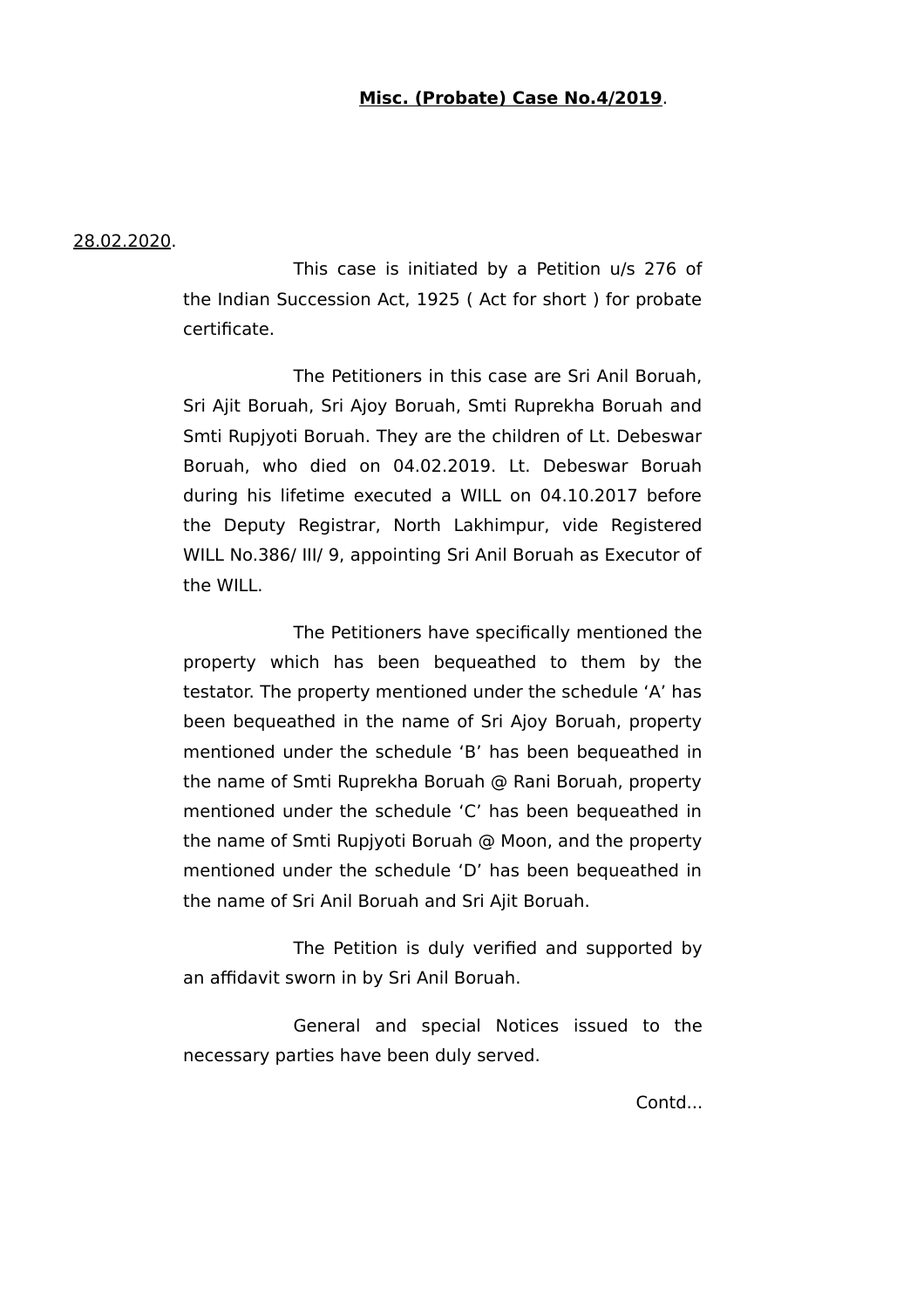28.02.2020. Continued.

> Sri Anil Boruah, Sri Diganta Sonowal and Sri Jagat Hazarika have submitted their evidence-in-chief though affidavit. The evidence of Sri Anil Boruah depicts that his father executed the WILL, Ext.2, wherein Ext.2(1), 2(2), 2(3), 2(4), 2(5) and 2(6) are the signatures of his father. Ext.1 is the Death Certificate of his father. His father left behind Sri Anil Boruah, Sri Ajit Boruah, Sri Ajoy Boruah, Smti Ruprekha Boruah and Smti Rupjyoti Boruah as his legal heirs.

> i) A plot of land measuring 1B out of 2B 4k 7L covered by Dag No.152 pertaining to PP No.42 of Bihpuria Town, Ward No.1, Revenue map under Bihpuria mouza,

> ii) A plot of land measuring 10L covered by Dag No.323 pertaining to PP No.69 of Bihpuria Town, Ward No.1, Revenue map under Bihpuria mouza, and

> iii) A plot of land measuring 2B out of 7B 2K 19L covered by Dag No.174 pertaining to PP No.21 of No.2 Sarjan Revenue map under Narayanpur Kherajkhat mouza, were bequeathed to Sri Ajoy Boruah. The aforementioned property is described under schedule 'A' of the Petition, and 'Ka' of the Ext.2.

> A plot of land measuring 1B out of 7B 2K 19L covered by Dag No.174 pertaining to PP No.21 of No.2 Sarjan Revenue map under Narayanpur Kherajkhat mouza, was left for Smti Ruprekha Boruah @ Rani Boruah. This property is described under schedule 'B' of the Petition, and schedule 'Kha' of the Ext.2.

> > Contd...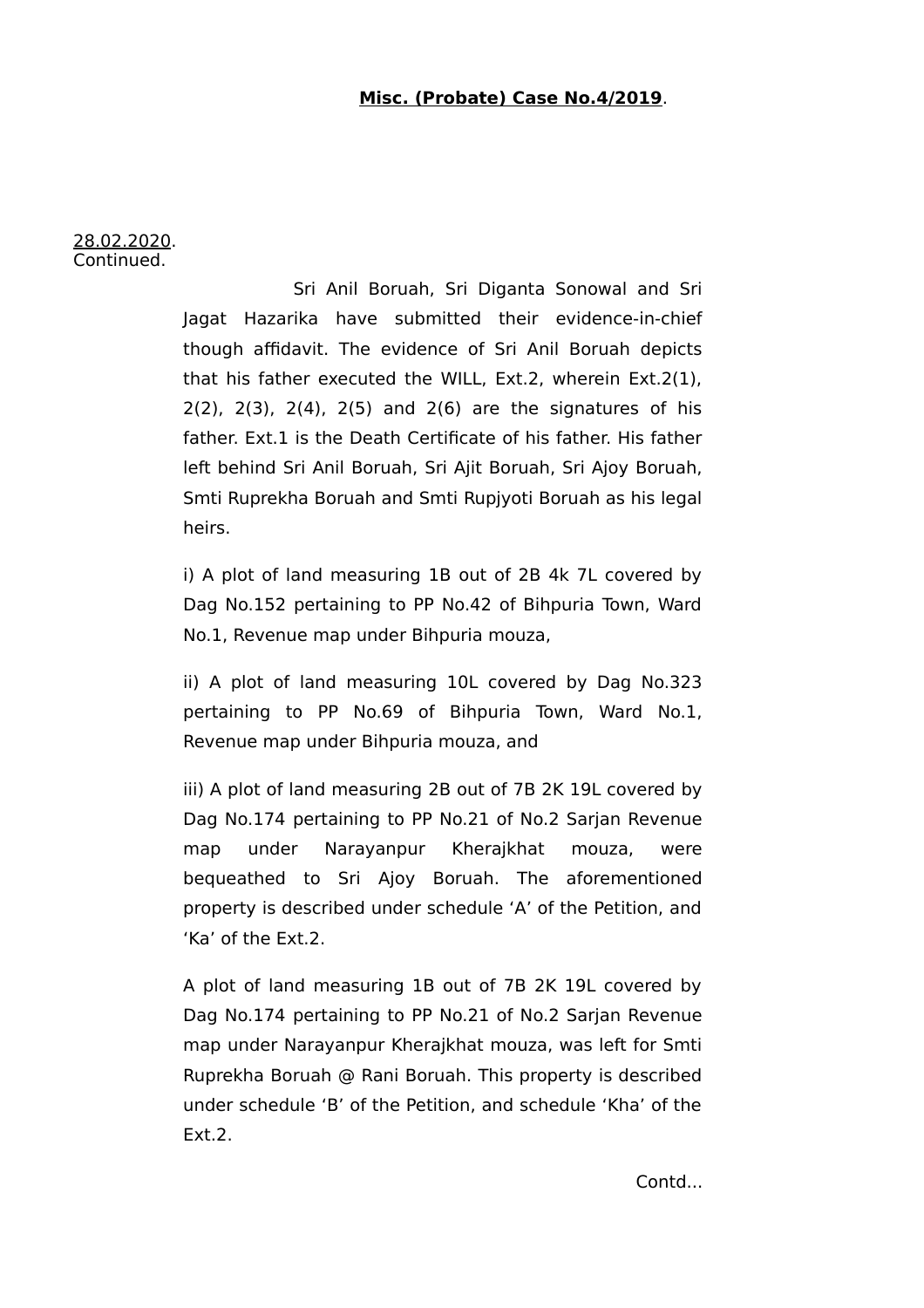#### 28.02.2020. Continued.

A plot of land measuring 2K out of 7B 2K 19L covered by Dag No.174 pertaining to PP No.21 of No.2 Sarjan Revenue map under Narayanpur Kherajkhat mouza, was left for Smti Rupjyoti Boruah @ Mun Boruah. This property is described under schedule 'C' of the Petition, and schedule- 'C' of the WILL, Ext.2.

i) A plot of land measuring 1K 15L covered by Dag No.324 pertaining to PP No.42 of Bihpuria Town, Ward No.1, Revenue map under Bihpuria mouza, and

ii) another plot of land measuring 1K 5L covered by Dag No.325 pertaining to PP No.42 of Bihpuria Town, Ward No.1, Revenue map under Bihpuria mouza,

iii) A plot of land measuring 1K 10L covered by Dag No.62 pertaining to PP No.42 of Bihpuria Town, Ward No.1, Revenue map under Bihpuria mouza,

iv) A plot of land measuring 1 B 4K 7L out of 2B 4K 7L covered by Dag No.152 pertaining to PP No.42 of Bihpuria Town, Ward No.1, Revenue map under Bihpuria mouza,

v) A plot of land measuring 1B 1K 16L covered by Dag No.157 pertaining to PP No.42 of Bihpuria Town, Ward No.1, Revenue map under Bihpuria mouza,

vi) A plot of land measuring 2K covered by Dag No.158 pertaining to PP No.42 of Bihpuria Town, Ward No.1, Revenue map under Bihpuria mouza,

Contd...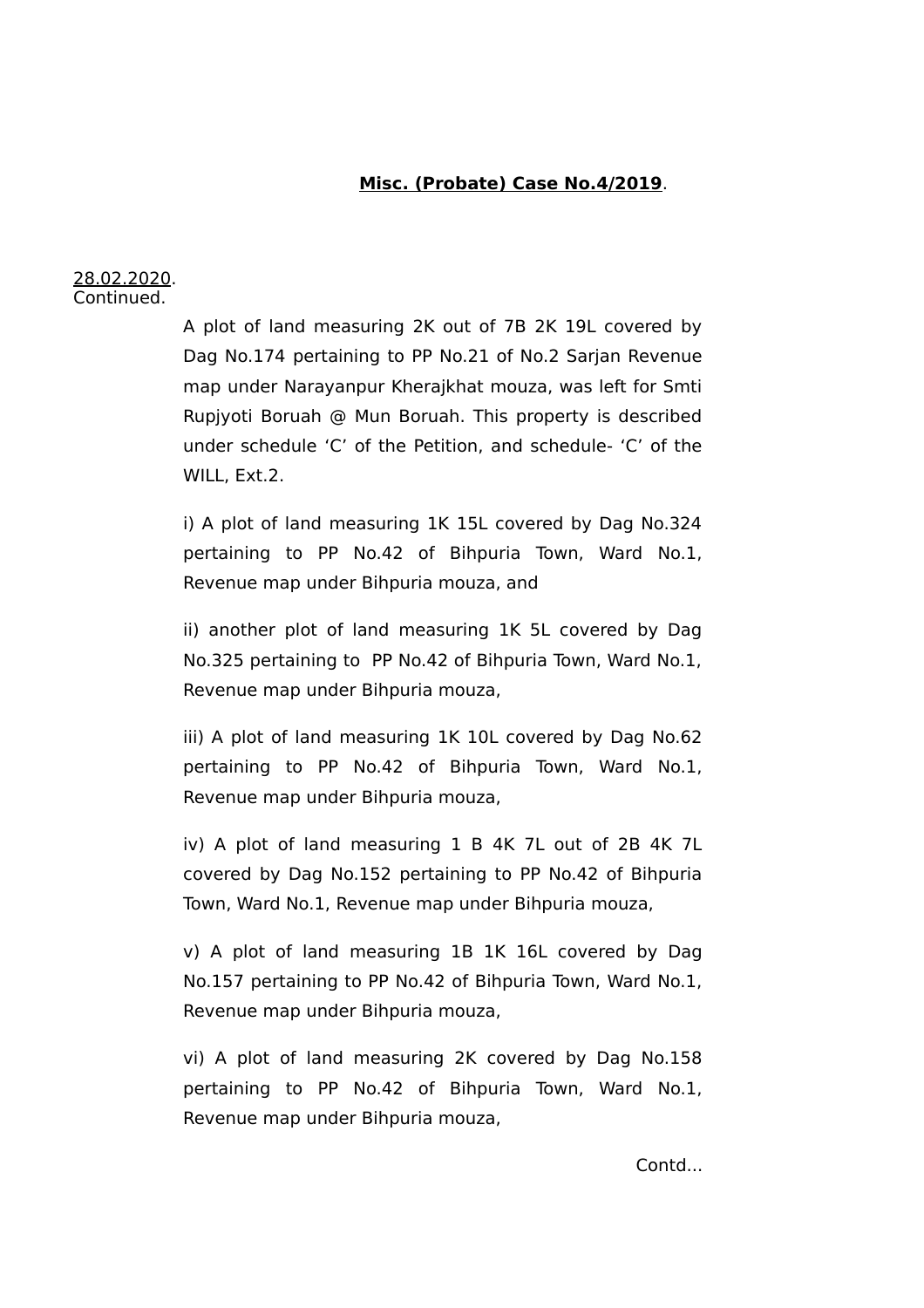28.02.2020. Continued.

> vii) A plot of land measuring 4B 19L out of 7B 2K 19L covered by Dag No.174 pertaining to PP No.21 of No.2 Sarjan Revenue map under Narayanpur Kherajkhat mouza,

> viii) A plot of land measuring 1B 18L covered by Dag No.180 pertaining to PP No.21 of No.2 Sarjan Revenue map under Narayanpur Kherajkhat mouza, was left for Sri Anil Boruah and Sri Ajit Boruah. This property is described under schedule 'D' of the Petition, and under schedule 'Gha' of the WILL, Ext.2.

> > I have carefully perused Ext.2.

Sri Jagat Hazarika stated in his evidence in chief through affidavit that during his lifetime, he was present when the testator affixed his signatures on the WILL, Ext.2, and after execution of the WILL, he affixed his signatures on Ext.2 as Ext.2(14) and 2(15), as identifier of Debeswar Boruah to the last WILL. He has also described the plots of land bequeathed to the legal heirs. The witness, Sri Jagat Hazarika was present today.

The other witness, Sri Diganta Sonowal is also present today and he has submitted his evidence in chief through affidavit that he along with Jagat Hazarika were present at the time of execution of the last WILL by the testator, Debeswar Boruah, and he affixed his signature as one of the witnesses to the last WILL and testament of Lt. Debeswar Boruah during his lifetime. Ext.2(16) is his signature. Sri Jagat Hazarika was the identifier of Lt. Debeswar Boruah to the last WILL.